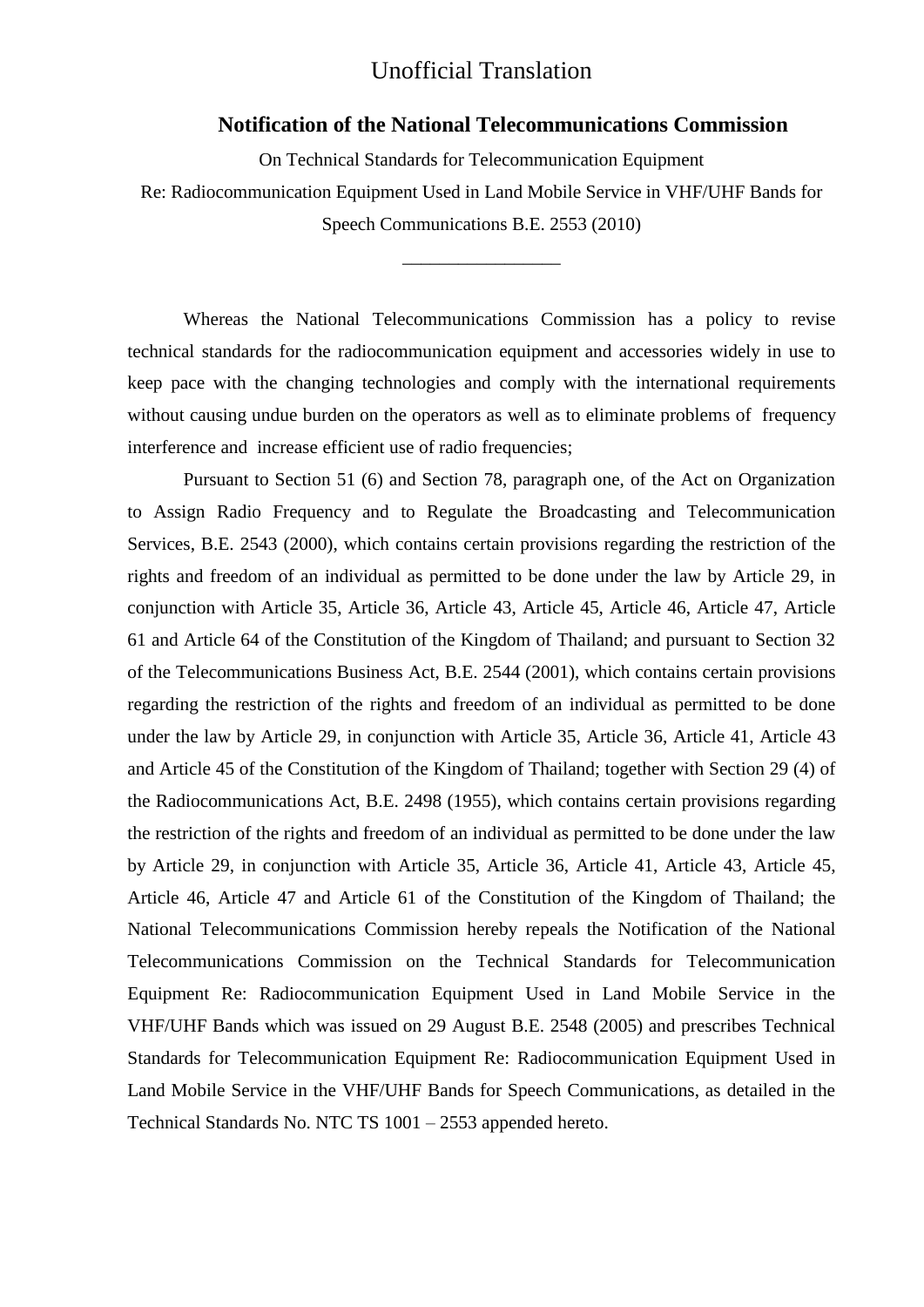This Notification shall come into force as from the day following the date of its publication in the Government Gazette.

> Announced on the  $7<sup>th</sup>$  day of May B.E. 2553 (2010) Professor Prasit Prapinmongkolkarn

Chairman of the National Telecommunications Commission

This English version is prepared by International Organizations Bureau with the sole purpose of facilitating the comprehension of foreign participants in the telecommunication rules and regulations and shall not in any event be construed or interpreted as having effect in substitution for or supplementary to the Thai version thereof.

Please note that the translation has not been subjected to an official review by the Office of the National Telecommunications Commission. The Office of NTC, accordingly, cannot undertake any responsibility for its accuracy, nor be held liable for any loss or damages arising out of or in connection with its use.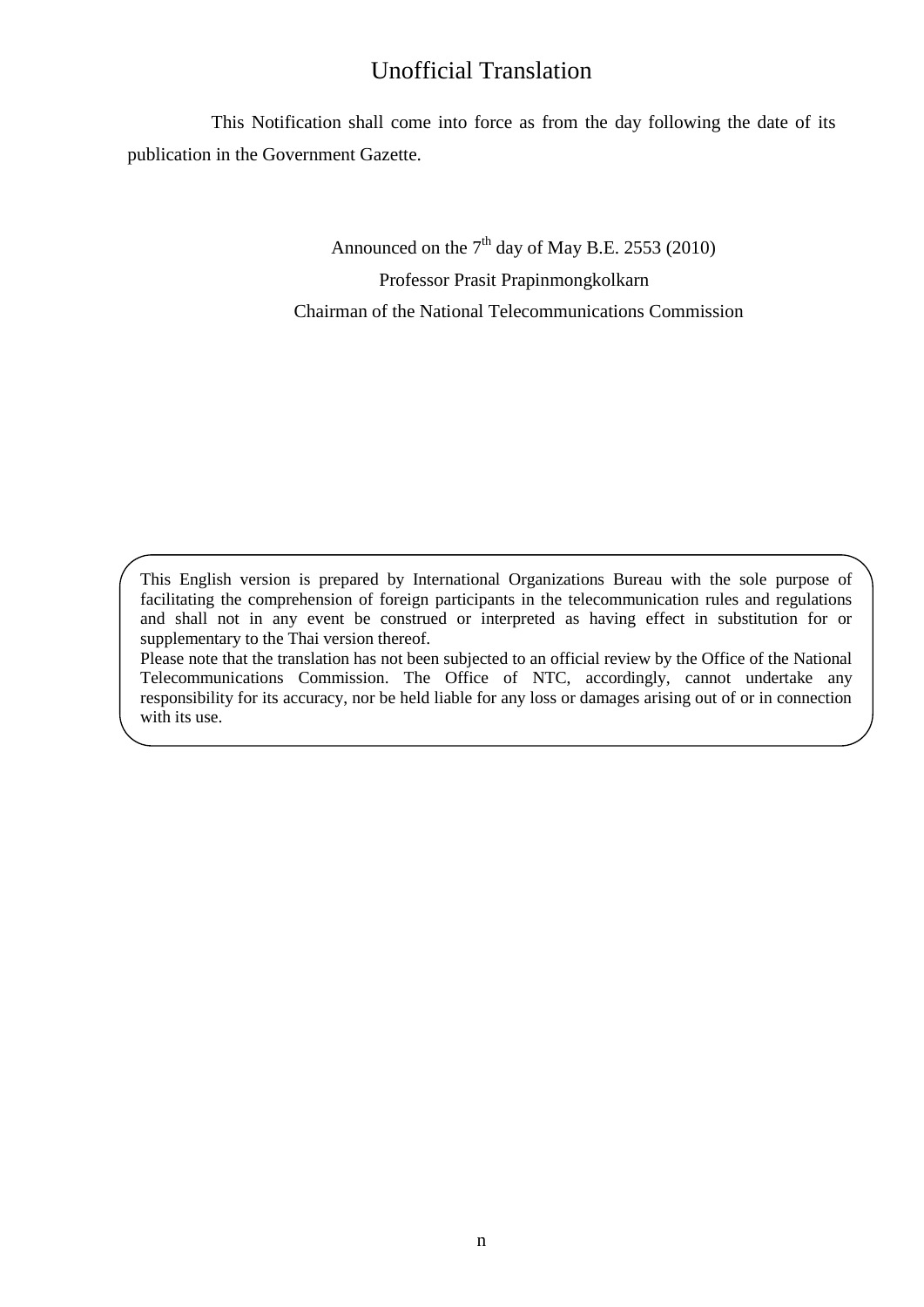

# **Technical Standards for Telecommunication Equipment NTC TS 1001 - 2553**

## **Radiocommunication Equipment Used in Land Mobile Service in VHF/UHF Bands for Speech Communications**

**Office of the National Telecommunications Commission 87 Phahon Yothin 8 Road, Samsennai, Phayathai, Bangkok 10400 Tel. 0 2271 0151-60 Website: [www.ntc.or.th](http://www.ntc.or.th/)**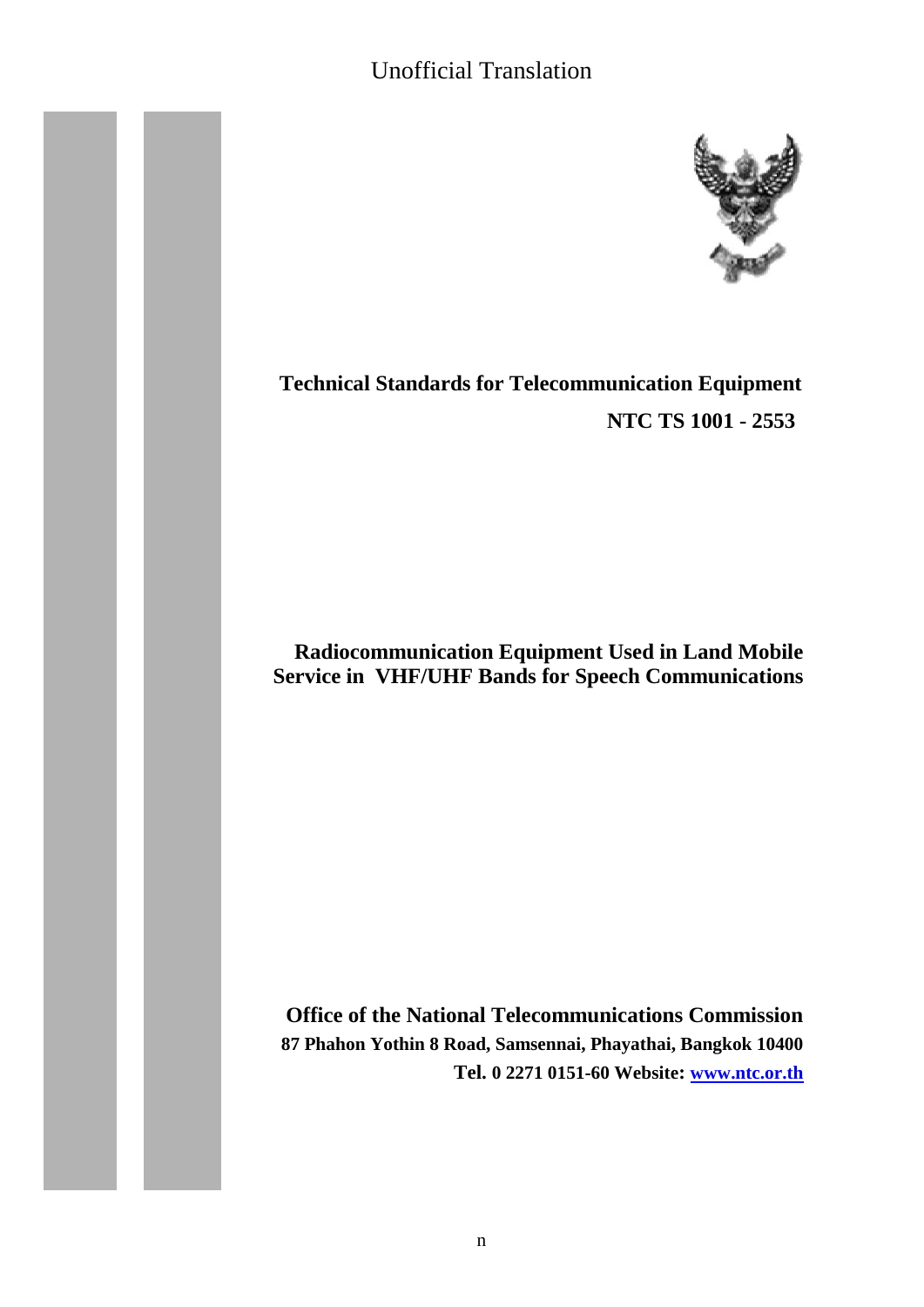# (Unofficial Translation)<br>Technical Standards for Telecommunication Equipment NTC TS 1001 - 2553 Radiocommunication Equipment for Land Mobile Service in the VHF/UHF Bands For Speech Communications

## **Table of Contents**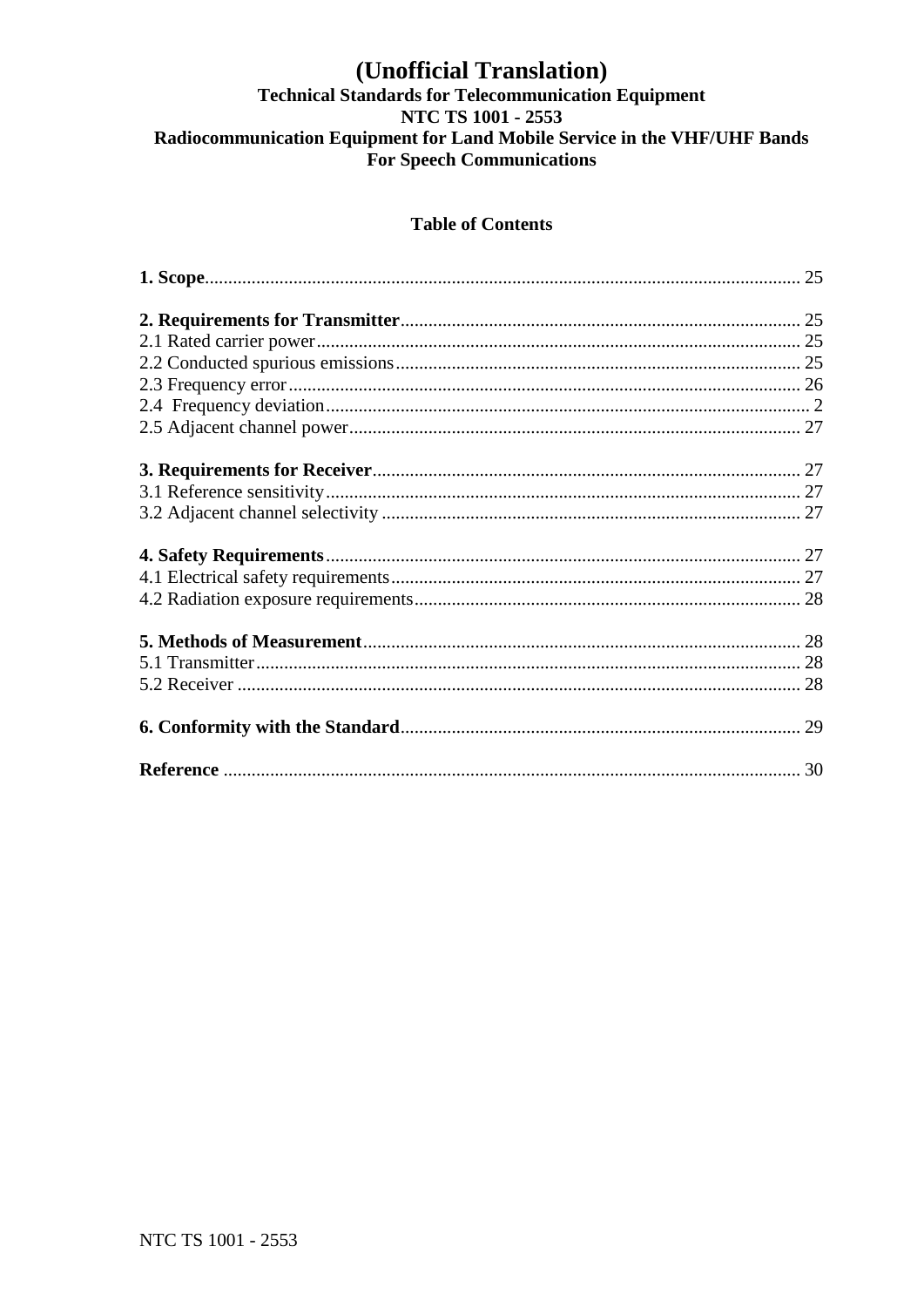## **(Unofficial Translation) Technical Standards for Telecommunication Equipment NTC TS 1001 - 2553 Radiocommunication Equipment for Land Mobile Service in the VHF/UHF Bands For Speech Communications**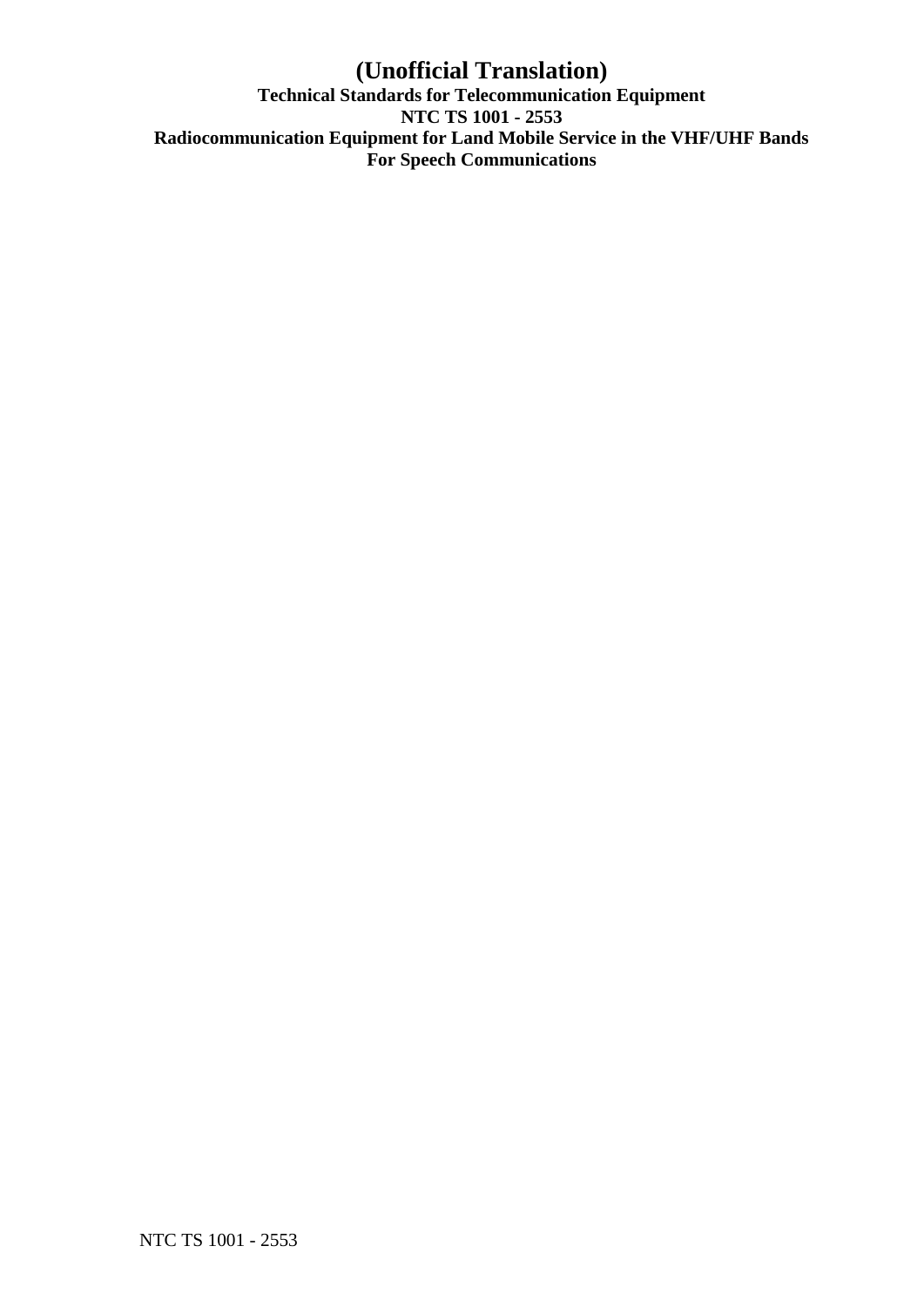#### <span id="page-5-0"></span>**1. Scope**

This technical standard specifies the minimum technical characteristics of radiocommunication equipment for land mobile service in analogue speech communications, using frequency modulation (FM) or phase modulation (PM) in the 30-960 MHz frequency band with channel spacing of 12.5 kHz or 25.0 kHz, which is the radiocommunication equipment used for base station, mobile station and hand portable station as follows:

**1) Base station** is a radiocommunication transmitter, receiver, or transceiver fitted with an antenna socket for use with an external antenna, and intended for use at certain, fixed locations.

**2) Mobile station** is a radiocommunication transmitter, receiver, or transceiver fitted with an antenna socket for use with an external antenna, and normally used in a vehicle or as a transportable station.

**3) Hand portable station** is a radiocommunication transmitter, receiver, or transceiver either with an integral antenna or fitted with an antenna socket for use with an external antenna, or both, and intended for being carried on a person or held in the hand.

### <span id="page-5-1"></span>**2. Requirements for Transmitter**

### <span id="page-5-2"></span>**2.1 Rated carrier power**

**Definition Rated carrier power** is the carrier power of the equipment declared by the manufacturer in its technical documents. The carrier power is the average power delivered to the artificial antenna during a radio frequency cycle, in the absence of modulation. The carrier power measured shall be within  $\pm$  1.5 dB of the rated carrier power.

**Limit** The rated carrier power shall not exceed the maximum values given in the table below:

| <b>Type of transmitter</b> | Rated carrier power (watt) |
|----------------------------|----------------------------|
| Base station               | 60                         |
| Mobile station             |                            |
| Hand portable station      |                            |

Note The National Telecommunications Commission (NTC) may authorize the rated carrier power beyond the limits shown in the table above on a case -by-case basis.

### <span id="page-5-3"></span>**2.2 Conducted spurious emissions**

**Definition Conducted spurious emissions** are emissions at the antenna connector on a frequency or frequencies which are outside the necessary bandwidth and the level of which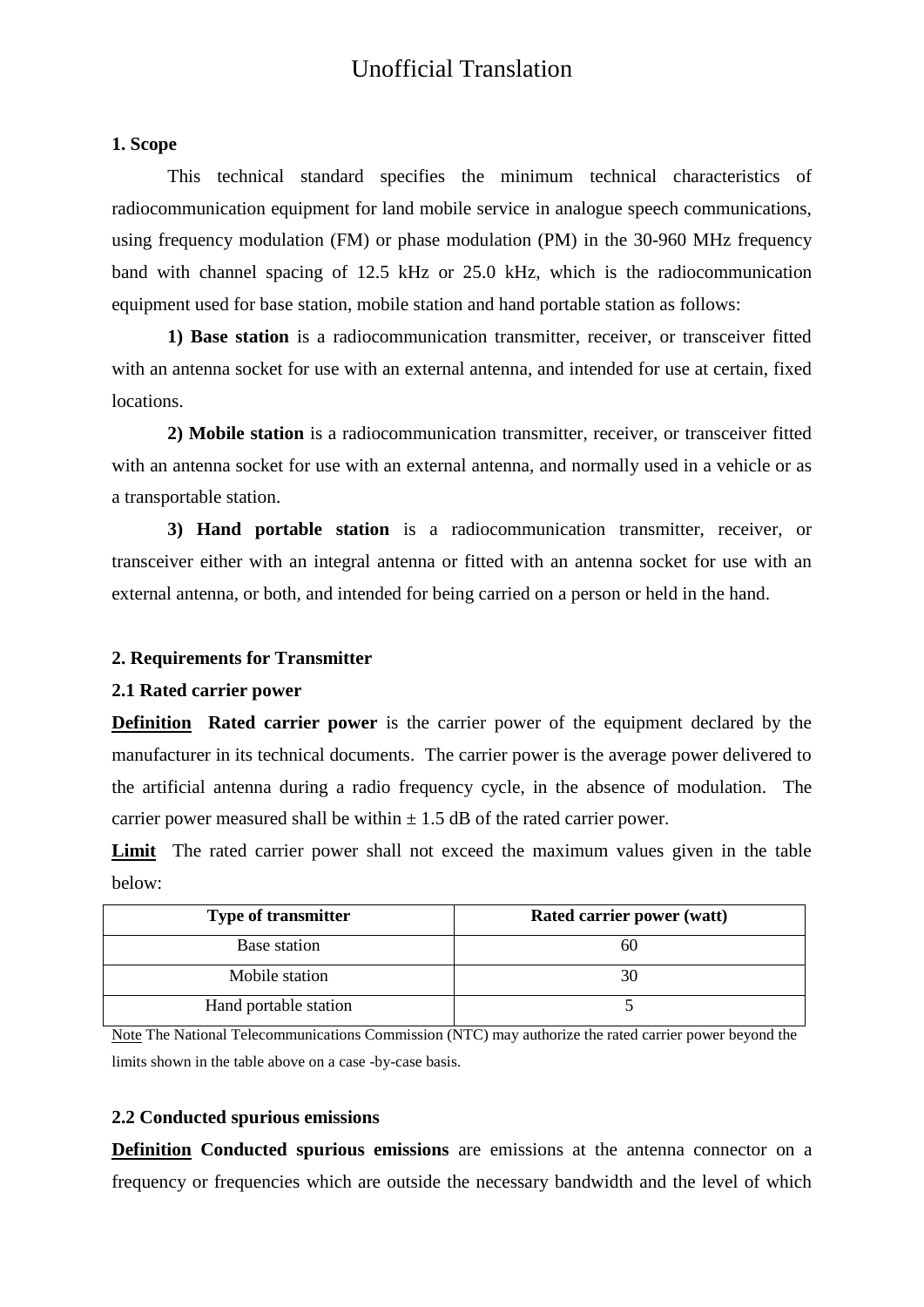may be reduced without affecting the corresponding transmission of information. Spurious emissions include harmonic emissions, parasitic emissions, intermodulation products, and frequency conversion products, but exclude out-of-band emissions.

**Limit** The power levels of conducted spurious emissions within the frequency range of 9 kHz - 3 GHz shall be attenuated below the carrier power in the absence of modulation at least 43 + 10 log P (dB) or 70 dBc, whichever is less stringent, where P is mean power in watt (W).

### <span id="page-6-0"></span>**2.3 Frequency error**

**Definition Frequency error** is the difference between the measured carrier frequency in the absence of modulation and the nominal frequency of the transmitter.

| <b>Channel</b><br>spacing | <b>Frequency error (kHz)</b>          |                                       |                                                                               |                                                   |
|---------------------------|---------------------------------------|---------------------------------------|-------------------------------------------------------------------------------|---------------------------------------------------|
| (kHz)                     | 30-47 MHz<br><b>Frequency</b><br>band | 68-87 MHz<br><b>Frequency</b><br>band | 137-174 MHz,<br>230-510 MHz<br><b>Frequency band</b>                          | 790-960<br><b>MHz</b><br><b>Frequency</b><br>band |
| 12.5                      | $\pm 0.60$                            | $\pm 1.00$                            | $\pm 1.00$ (base station)<br>$\pm 1.50$ (mobile<br>station, hand<br>portable) | $\pm 2.50$                                        |
| 25                        | $\pm 0.60$                            | $\pm 1.35$                            | $\pm 2.00$                                                                    | $\pm 2.50$                                        |

**Limit** The frequency error shall not exceed the values given in the table below:

## <span id="page-6-1"></span>**2.4 Frequency deviation**

**Definition Frequency deviation** is the maximum difference between the instantaneous frequency of the modulated radio frequency signal and the carrier frequency in the absence of modulation.

**Limit** The frequency deviation shall not exceed the values given in the table below:

| <b>Channel spacing (kHz)</b> | <b>Frequency deviation (kHz)</b> |
|------------------------------|----------------------------------|
| 12.5                         | $\pm$ 2.5 kHz                    |
|                              | $\pm$ 5 kHz                      |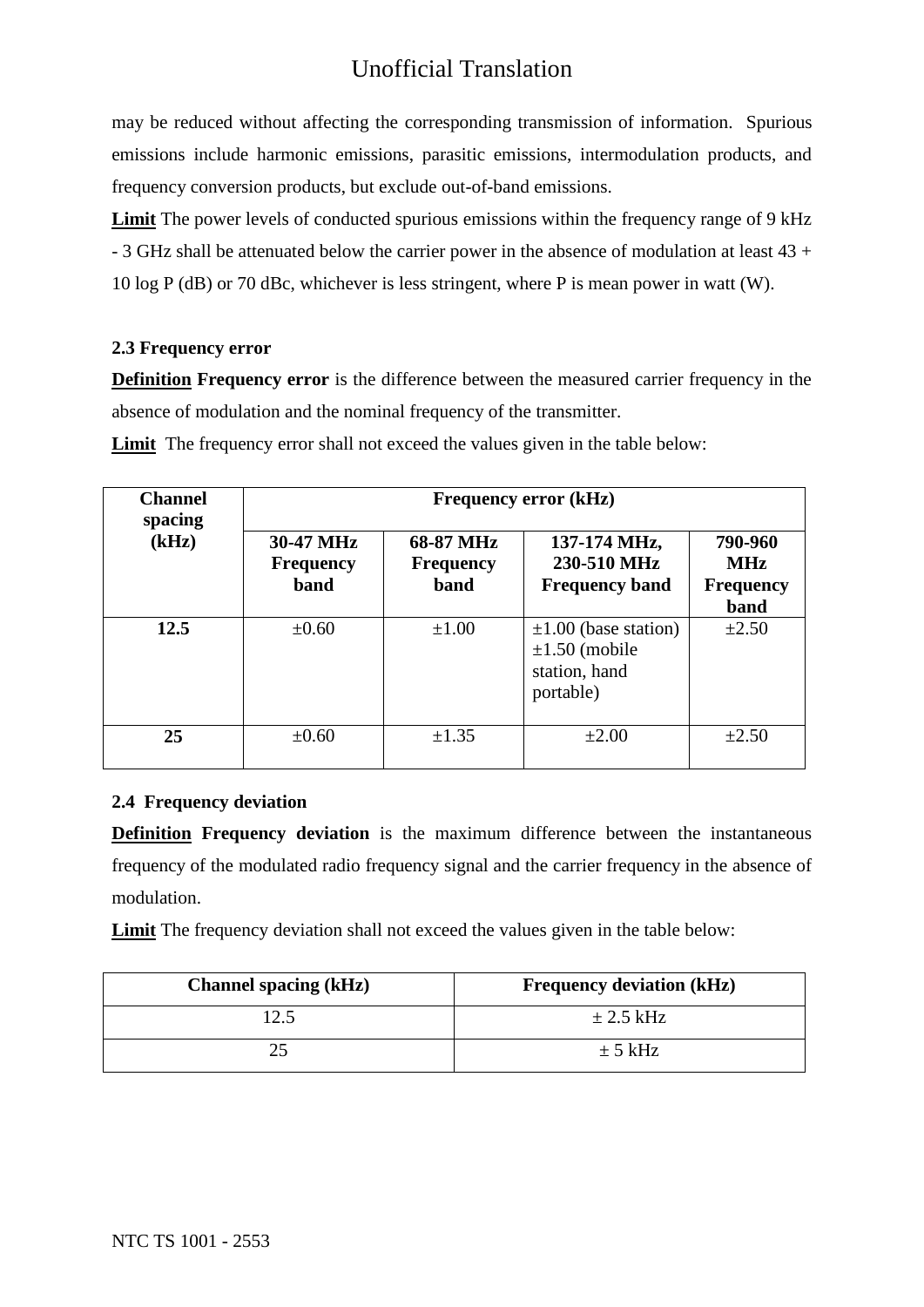## <span id="page-7-0"></span>**2.5 Adjacent channel power**

**Definition Adjacent channel power** is that part of the total output power of a transmitter under defined conditions of modulation, which falls within a specified passband centered on the nominal frequency of either of the adjacent channels. This power is the sum of the mean power produced by the modulation, hum and noise of the transmitter.

**Limit** The adjacent channel power levels shall have the values as given in the table below:

| <b>Channel spacing (kHz)</b> | <b>Adjacent channel power</b>          |
|------------------------------|----------------------------------------|
| 12.5                         | at least 60 dB below the carrier power |
|                              | at least 70 dB below the carrier power |

## <span id="page-7-1"></span>**3. Requirements for Receiver**

## <span id="page-7-2"></span>**3.1 Reference sensitivity**

**Definition Reference sensitivity** is the lowest level of receiver input signal at a nominal frequency with specified modulation that will result in the standard SINAD at the output of the receiver.

**Limit** The maximum input signal level shall not exceed 0.50μV (microvolt) at 12 dB SINAD.

## <span id="page-7-3"></span>**3.2 Adjacent channel selectivity**

**Definition Adjacent channel selectivity** is the capability of a receiver to receive a wanted modulated signal at the nominal frequency in the presence of an unwanted modulated signal in the adjacent channel.

**Limit** The difference of signal levels between the adjacent channel and the nominal channel must not be less than the values given in the table below:

| <b>Channel spacing (kHz)</b> | Difference of signal levels between the<br>adjacent channel and the specified channel |
|------------------------------|---------------------------------------------------------------------------------------|
| 12.5                         | 60 dB                                                                                 |
|                              | 70 dB                                                                                 |

## <span id="page-7-4"></span>**4. Safety Requirements**

## <span id="page-7-5"></span>**4.1 Electrical safety requirements**

The electrical safety requirements for radiocommunication equipment used in land mobile service in the VHF/UHF frequency bands for analogue speech communications shall comply with any of the following standards:

4.1.1 IEC 60950 - 1 : Information Technology Equipment – Safety – Part 1: General Requirements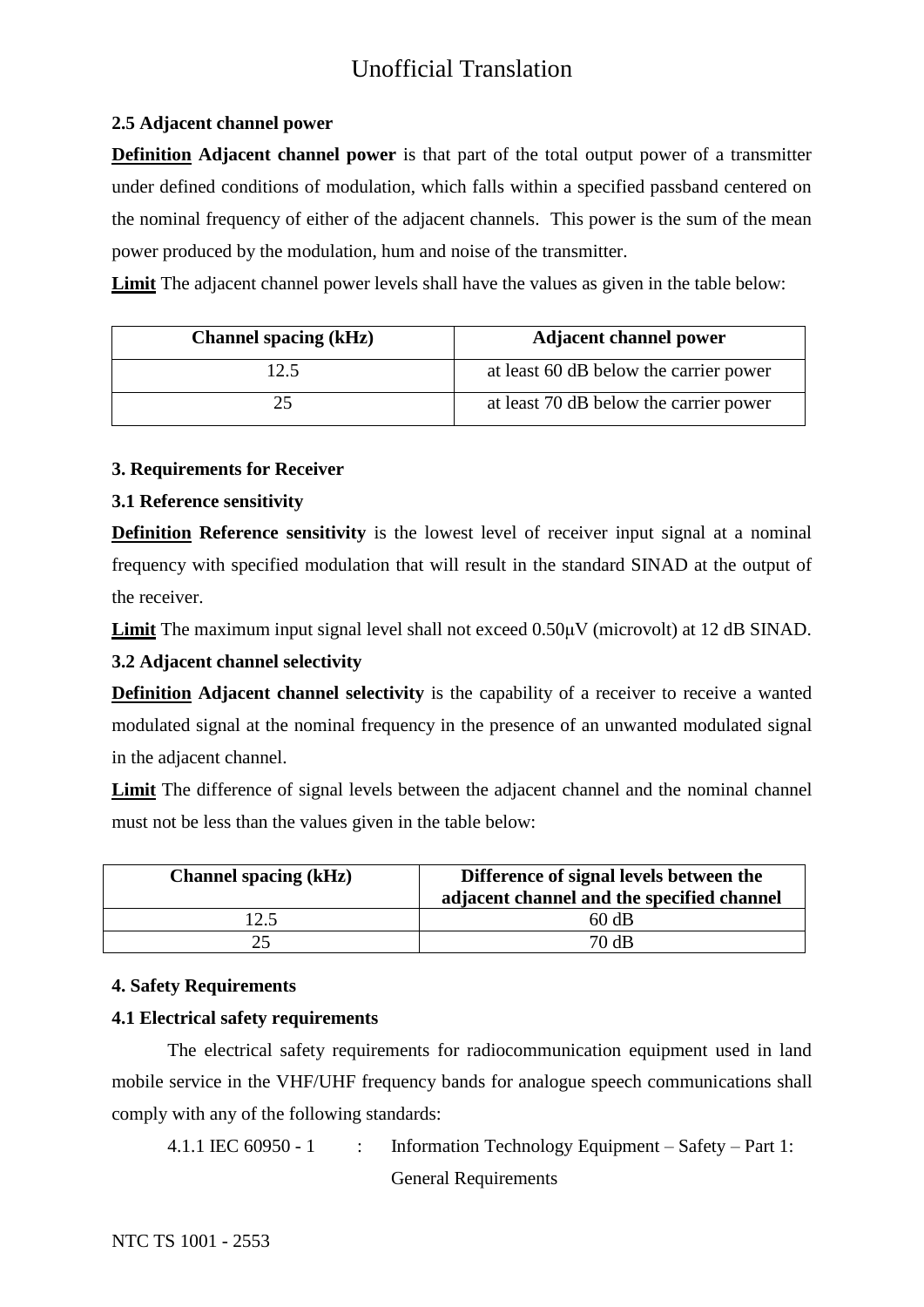4.1.2 TIS 1561 - 2548 : Information Technology Equipment – Safety: General Requirements

#### <span id="page-8-0"></span>**4.2 Radiation exposure requirements**

The installation of radiocommunication station and the use of radiocommunication equipment for the land mobile service in the VHF/UHF frequency bands for analogue speech communications shall comply with the safety standard for the use of radiocommunication equipment on human health as well as safety criteria and measures for the use of radiocommunication equipment on human health as prescribed by the National Telecommunications Commission.

#### <span id="page-8-1"></span>**5. Methods of Measurement**

#### <span id="page-8-2"></span>**5.1 Transmitter**

#### **5.1.1 Rated carrier power**

The testing method shall follow IEC 60489-2 [1], ETSI EN 300 086-1 [2], ANSI/TIA/EIA-603-B [3], or any other equivalent method.

### **5.1.2 Conducted spurious emissions**

The testing method shall follow ANSI/TIA/EIA-603-B, ITU-R Rec. SM. 329-10 [4], or any other equivalent method.

#### **5.1.3 Frequency error**

The testing method shall follow IEC 60489-2, ETSI EN 300 086-1, ANSI/TIA/EIA-603-B (Topic: Carrier frequency stability), or any other equivalent method.

#### **5.1.4 Frequency deviation**

The testing method shall follow IEC 60489-2, ETSI EN 300 086-1, ANSI/TIA/EIA-603-B (Topic: Modulation limiting), or any other equivalent method.

### **5.1.5 Adjacent channel power**

The testing method shall follow IEC 60489-2, ETSI EN 300 086-1, ANSI/TIA/EIA-603-B, or any other equivalent method.

#### <span id="page-8-3"></span>**5.2 Receiver**

#### **5.2.1 Reference sensitivity**

The testing method shall follow IEC 60489-3 [5], ANSI/TIA/EIA-603-B, or any other equivalent method.

#### **5.2.2 Adjacent channel selectivity**

The testing method shall follow IEC 60489-3, ETSI EN 300 086-1, ANSI/TIA/EIA-603-B, or any other equivalent method.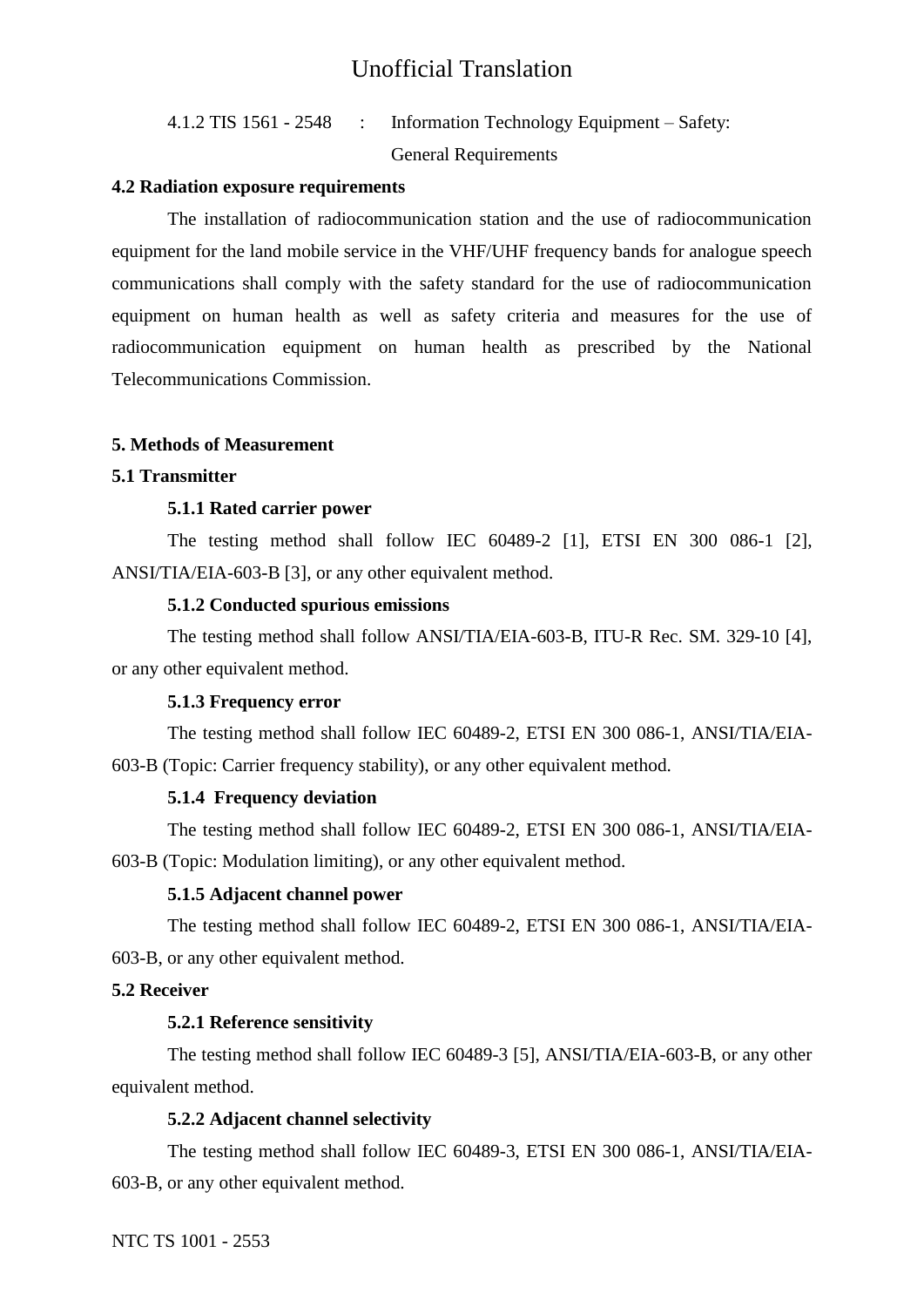#### <span id="page-9-0"></span>**6. Conformity with the Standard**

The radiocommunication equipment used in land mobile service in the VHF/UHF frequency bands for analogue speech communications shall present its conformity with this Standard. It shall be regarded as telecommunication equipment Type B prescribed in the Notification of the National Telecommunications Commission Re: Conformity Assessment of Telecommunication Equipment.

\_\_\_\_\_\_\_\_\_\_\_\_\_\_\_\_\_\_\_\_\_\_\_